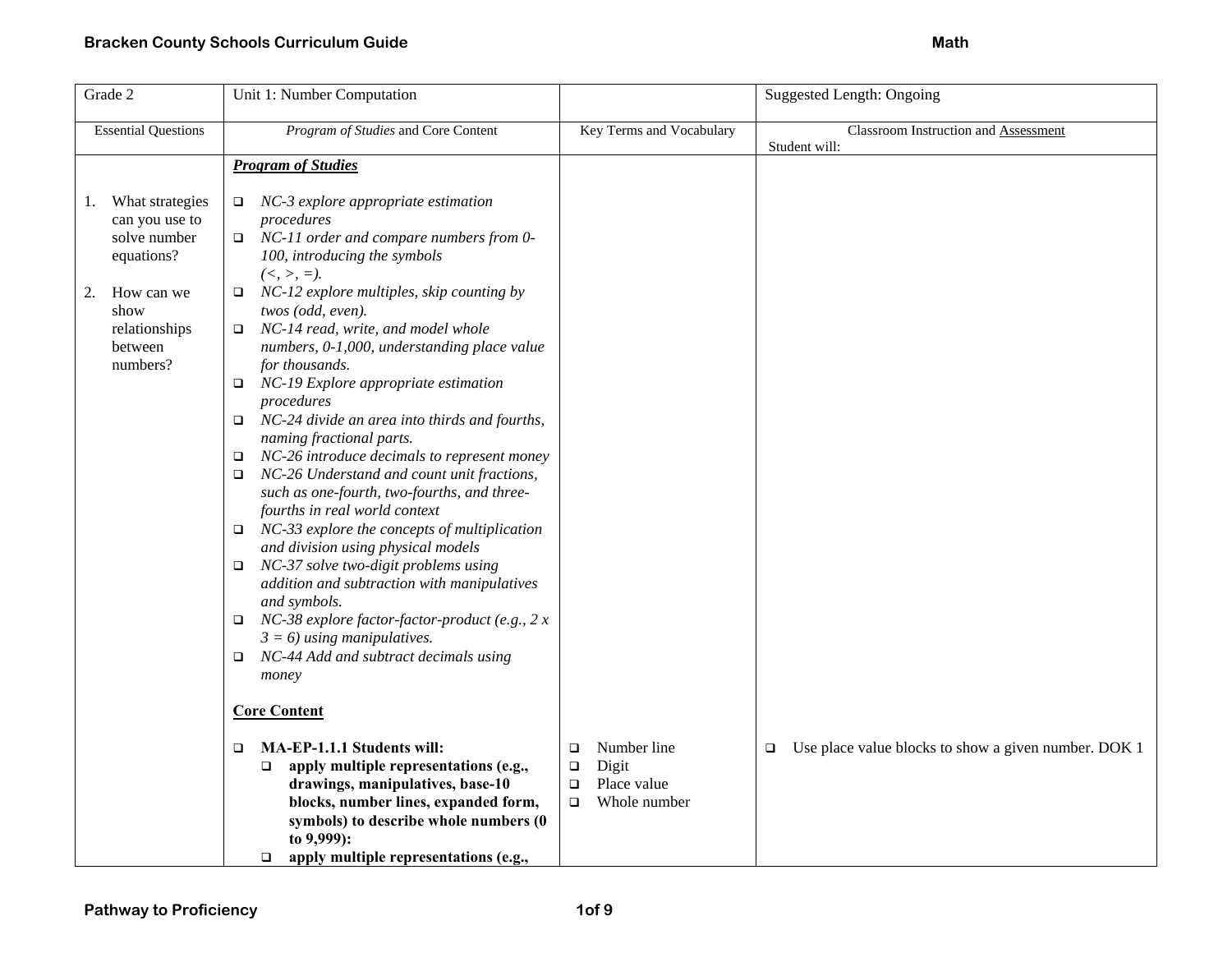| Grade 2                    | Unit 1: Number Computation                                                                                                                                                                                                                                                                                                                                                                                                                                                                                  |                                                                                                                                                                                                              | <b>Suggested Length: Ongoing</b>                                                                                                                                                                                                                                                                                                                                                                                                                                                                     |
|----------------------------|-------------------------------------------------------------------------------------------------------------------------------------------------------------------------------------------------------------------------------------------------------------------------------------------------------------------------------------------------------------------------------------------------------------------------------------------------------------------------------------------------------------|--------------------------------------------------------------------------------------------------------------------------------------------------------------------------------------------------------------|------------------------------------------------------------------------------------------------------------------------------------------------------------------------------------------------------------------------------------------------------------------------------------------------------------------------------------------------------------------------------------------------------------------------------------------------------------------------------------------------------|
| <b>Essential Questions</b> | Program of Studies and Core Content                                                                                                                                                                                                                                                                                                                                                                                                                                                                         | Key Terms and Vocabulary                                                                                                                                                                                     | Classroom Instruction and Assessment<br>Student will:                                                                                                                                                                                                                                                                                                                                                                                                                                                |
|                            | drawings, manipulatives, base-10<br>blocks, number lines, expanded form,<br>symbols) to describe fractions (halves,<br>thirds, fourths);<br>apply these numbers to represent real-<br>$\Box$<br>world problems; and<br>explain how the base 10 number<br>$\Box$<br>system relates to place value. DOK 2                                                                                                                                                                                                     |                                                                                                                                                                                                              |                                                                                                                                                                                                                                                                                                                                                                                                                                                                                                      |
|                            | MA-EP-1.1.2 Students will read, write, and<br>□<br>rename whole numbers (0 to 9,999) and apply<br>to real-world and mathematical problems.                                                                                                                                                                                                                                                                                                                                                                  |                                                                                                                                                                                                              |                                                                                                                                                                                                                                                                                                                                                                                                                                                                                                      |
|                            | MA-EP-1.1.3 Students will compare $(\leq, >)$<br>$\Box$<br>$=$ ) and order whole numbers to whole<br>numbers, decimals to decimals (as money<br>only) and fractions to fractions (limited to<br>pictorial representation). DOK 1                                                                                                                                                                                                                                                                            | Greater than<br>□<br>Less than<br>□<br>Estimate<br>$\Box$                                                                                                                                                    | Draw a number card (1-100). Given symbol cards<br>□<br>$(\le, >, =)$ and a partner, students will physically represent<br>relationship between numbers. DOK 1<br>Use cooking recipes to see and understand how fractions<br>$\Box$<br>are used. DOK 2                                                                                                                                                                                                                                                |
|                            | MA-EP-1.2.1Students will apply and<br>$\Box$<br>describe appropriate strategies for<br>estimating quantities of objects and<br>computational results (limited to addition<br>and subtraction). DOK 2                                                                                                                                                                                                                                                                                                        |                                                                                                                                                                                                              | Use M&Ms to explore the estimation procedure. DOK 2<br>$\Box$                                                                                                                                                                                                                                                                                                                                                                                                                                        |
|                            | MA-EP-1.3.1 Students will analyze real-<br>$\Box$<br>world problems to identify the appropriate<br>mathematical operations, and will apply<br>operations to solve real-world problems<br>with the following constraints:<br>add and subtract whole numbers with<br>$\Box$<br>three digits or less;<br>multiply whole numbers of 10 or less;<br>$\Box$<br>add and subtract fractions with like<br>$\Box$<br>denominators less than or equal to four<br>and<br>add and subtract decimals related to<br>$\Box$ | Addend<br>□<br>Difference<br>$\Box$<br>Subtract<br>$\Box$<br>Related facts<br>$\Box$<br>Sum<br>$\Box$<br>Add<br>$\Box$<br>Regroup<br>$\Box$<br>Fraction<br>$\Box$<br>Multiply<br>$\Box$<br>Product<br>$\Box$ | Use a number line to practice 'counting on' procedure.<br>$\Box$<br>DOK <sub>2</sub><br>Count by 2's, 5's, and 10's- highlight counting patterns<br>$\Box$<br>on a 100 number chart. DOK 1<br>Make and display fact family houses. DOK 1<br>$\Box$<br>Use base 10 mats and base 10 blocks to show<br>$\Box$<br>regrouping. DOK 1<br>Tape number cards to the floor equal distance apart,<br>$\Box$<br>students will step from one to another to demonstrate<br>'counting back' in subtraction. DOK 1 |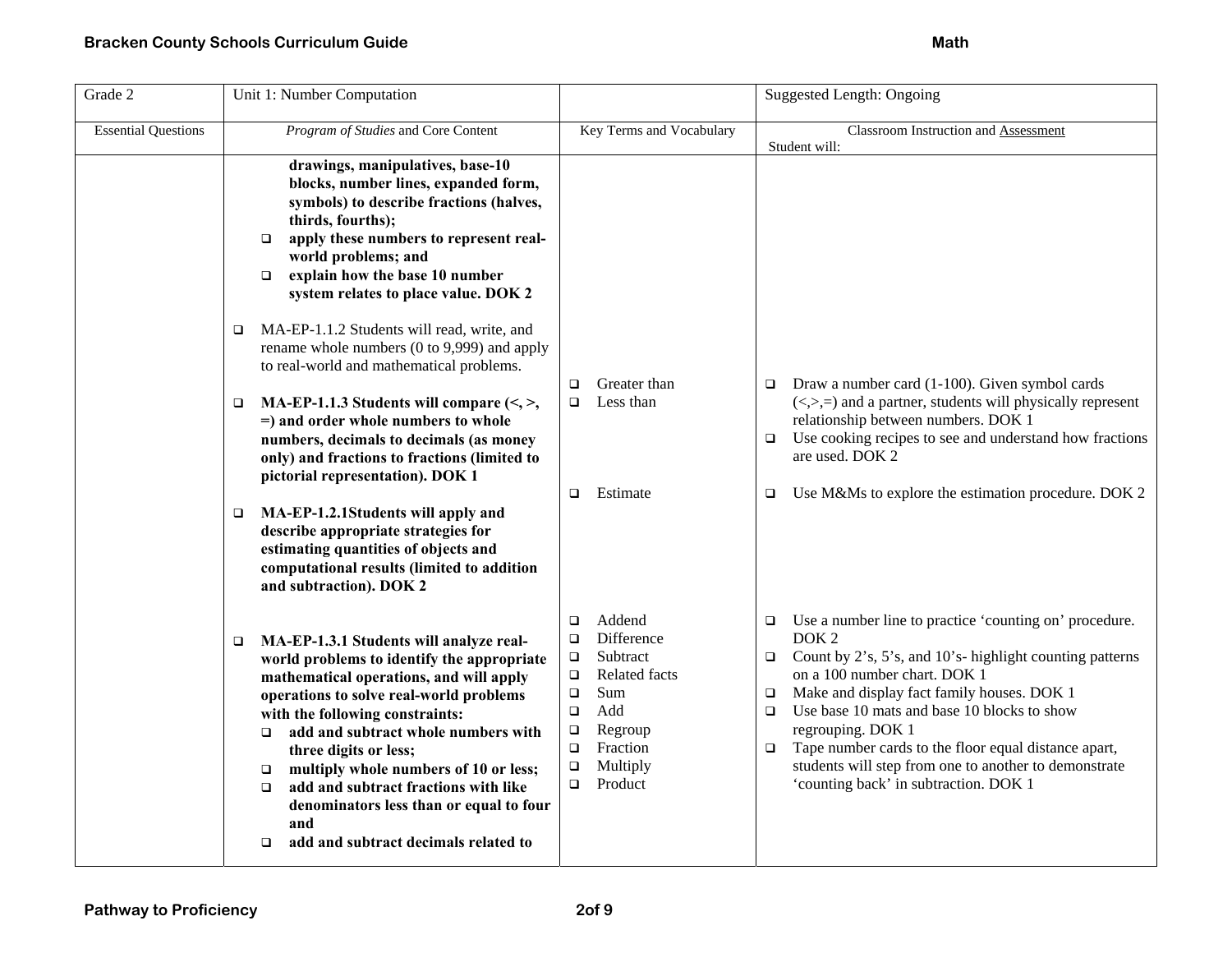| Grade 2                    | Unit 1: Number Computation                                                                                                                                                                                                                                                                                                                                                           |                                                                      | Suggested Length: Ongoing                                                                   |
|----------------------------|--------------------------------------------------------------------------------------------------------------------------------------------------------------------------------------------------------------------------------------------------------------------------------------------------------------------------------------------------------------------------------------|----------------------------------------------------------------------|---------------------------------------------------------------------------------------------|
| <b>Essential Questions</b> | Program of Studies and Core Content                                                                                                                                                                                                                                                                                                                                                  | Key Terms and Vocabulary                                             | Classroom Instruction and Assessment<br>Student will:                                       |
|                            | money. DOK 2                                                                                                                                                                                                                                                                                                                                                                         |                                                                      |                                                                                             |
|                            | MA-EP-1.3.2 Students will skip-count<br>$\Box$<br>forward and backward by 2s, 5s, 10s, and<br>100s.                                                                                                                                                                                                                                                                                  |                                                                      |                                                                                             |
|                            | MA-EP-1.3.3 Students will divide two digit<br>$\Box$<br>numbers by single digit divisors (with or<br>without remainders) in real-world and<br>mathematical problems.                                                                                                                                                                                                                 | Even<br>$\Box$<br>Odd<br>$\Box$                                      | Use cubes to show even and odd numbers. DOK 1<br>$\Box$                                     |
|                            | MA-EP-1.5.1Students will identify and<br>$\Box$<br>provide examples of odd numbers, even<br>numbers, and multiples of a number and<br>will apply these numbers to solve real-<br>world problems. DOK 2<br>MA-EP-1.5.2 Students will use the<br>□<br>commutative properties of addition and<br>multiplication, the identity properties of<br>addition and multiplication and the zero | Commutative<br>$\Box$<br>Associative<br>$\Box$<br>Identity<br>$\Box$ | Manipulate counters on the overhead to demonstrate<br>$\Box$<br>commutative property. DOK 1 |
|                            | property of multiplication in written and<br>mental computation.                                                                                                                                                                                                                                                                                                                     |                                                                      |                                                                                             |

| Grade 2                    | Unit 2:Geometry/Measurement                      |                          | Suggested Length: Ongoing                                    |
|----------------------------|--------------------------------------------------|--------------------------|--------------------------------------------------------------|
| <b>Essential Questions</b> | <i>Program of Studies</i> and Core Content       | Key Terms and Vocabulary | <b>Classroom Instruction and Assessment</b><br>Student will: |
|                            | <b>Program of Studies</b>                        |                          |                                                              |
| What strategies            | $\Box$ GM-5 identify, describe, model, draw, and |                          |                                                              |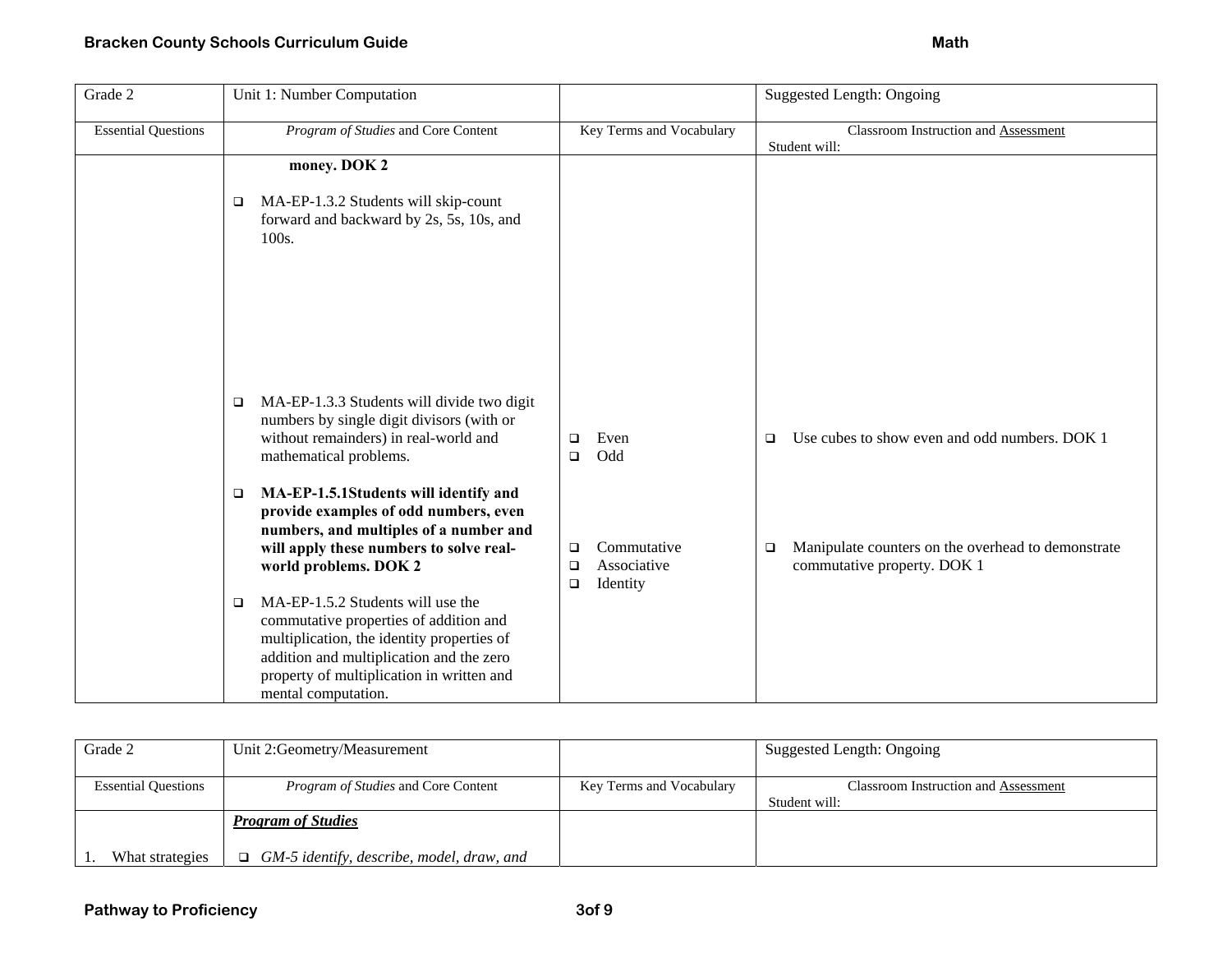| Program of Studies and Core Content<br>classify/sort two-dimensional shapes<br>$\Box$ GM-6 Identify, describe, model, draw, and<br>count groups of<br>classify/sort three dimensional shapes<br>including spheres, cones, cylinders,<br>rectangular solids, and pyramids<br>$\Box$ GM-8 explore flips, slides, and turns with<br>physical models<br>$\Box$ GM-9 determine if simple shapes are<br>congruent<br>$\Box$ GM-10 determine lines of symmetry in simple<br>shapes.<br>$\Box$ GM-11 Identify, describe, and compare three- | Key Terms and Vocabulary                                                                                                            | <b>Classroom Instruction and Assessment</b><br>Student will:                                                                                                    |
|-------------------------------------------------------------------------------------------------------------------------------------------------------------------------------------------------------------------------------------------------------------------------------------------------------------------------------------------------------------------------------------------------------------------------------------------------------------------------------------------------------------------------------------|-------------------------------------------------------------------------------------------------------------------------------------|-----------------------------------------------------------------------------------------------------------------------------------------------------------------|
|                                                                                                                                                                                                                                                                                                                                                                                                                                                                                                                                     |                                                                                                                                     |                                                                                                                                                                 |
|                                                                                                                                                                                                                                                                                                                                                                                                                                                                                                                                     |                                                                                                                                     |                                                                                                                                                                 |
|                                                                                                                                                                                                                                                                                                                                                                                                                                                                                                                                     |                                                                                                                                     |                                                                                                                                                                 |
| and shape of faces, edges, base, and angles<br>$\Box$ GM-12 Identify, describe, model, draw, and<br>classify/sort two- and three- dimensional<br>shapes and objects using properties<br>$\Box$ GM-22 compare and order by size (e.g.,<br>large/small), length/width, and temperature<br>with nonstandard units.<br>$\Box$ GM-23 make combinations of coins and bills                                                                                                                                                                |                                                                                                                                     |                                                                                                                                                                 |
| $\Box$ GM-24 identify correct symbols for money.<br>GM-25 tell time to hour and half-hour.<br>$\Box$<br>GM-26 compare and measure length and<br>□<br>weight of familiar objects in nonstandard<br>(e.g., shoe lengths, rocks) and standard units                                                                                                                                                                                                                                                                                    |                                                                                                                                     |                                                                                                                                                                 |
| (e.g., inches, pounds).<br>$\Box$ GM-27 expand the use of coins and bills to<br>give change for a given amount.<br>$\Box$ GM-29 tell time to quarter hour.<br>GM-32 tell time to the nearest 5 minutes and<br>$\Box$<br>distinguish between a.m. and p.m.                                                                                                                                                                                                                                                                           |                                                                                                                                     |                                                                                                                                                                 |
| <b>Core Content</b><br>MA-EP-2.1.1 Students will apply standard<br>$\Box$<br>units to measure length (to the nearest                                                                                                                                                                                                                                                                                                                                                                                                                | Penny<br>$\Box$<br>Nickel<br>$\Box$                                                                                                 | Use money stamps to show different ways to make a<br>$\Box$<br>specific money amount. DOK 2<br>Work with a partner to count individual Ziploc bags of<br>$\Box$ |
|                                                                                                                                                                                                                                                                                                                                                                                                                                                                                                                                     | dimensional shapes according to the number<br>to make a given amount.<br>measure lengths<br>half-inch or nearest centimeter) and to | Dime<br>$\Box$                                                                                                                                                  |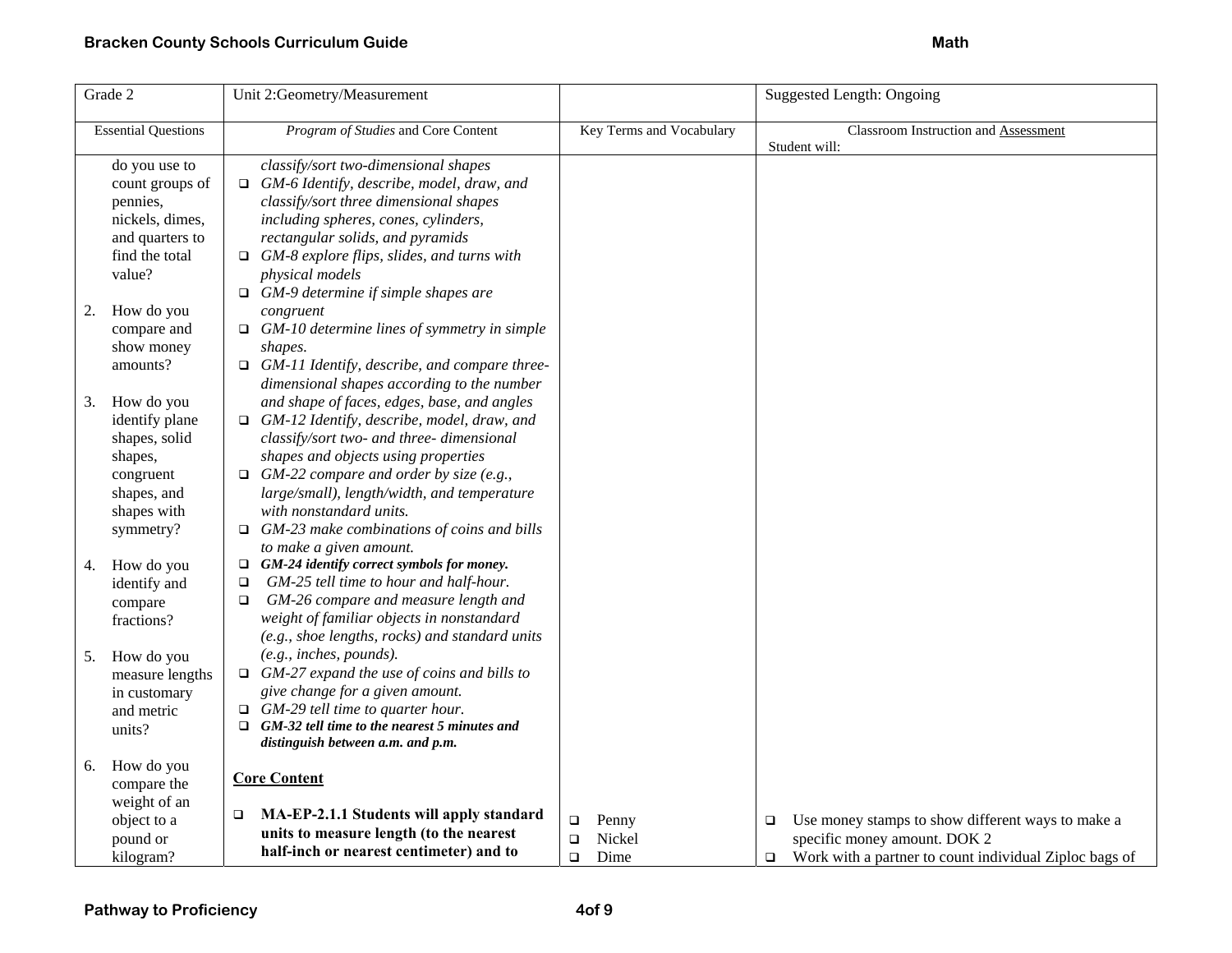| Grade 2                              | Unit 2:Geometry/Measurement                                                 |                                    | <b>Suggested Length: Ongoing</b>                                                      |
|--------------------------------------|-----------------------------------------------------------------------------|------------------------------------|---------------------------------------------------------------------------------------|
| <b>Essential Questions</b>           | Program of Studies and Core Content                                         | Key Terms and Vocabulary           | Classroom Instruction and Assessment<br>Student will:                                 |
|                                      | determine;                                                                  | Quarter<br>$\Box$<br>Dollar<br>o   | coins and record the amount. Pass the bags around the<br>class. DOK 1                 |
| 7.<br>What strategy<br>do you use to | weight (nearest pound);<br>$\Box$<br>time (nearest quarter hour);<br>$\Box$ | Decimal point<br>$\Box$            | Determine length, width, and volume of objects around<br>$\Box$                       |
| compare                              | money (identify coins and bills by<br>$\Box$                                | Pound<br>$\Box$                    | the room using paper clips and blocks. DOK 2                                          |
| capacities of                        | value)and                                                                   | Temperature<br>$\Box$              | Use time clocks to practice telling time by the hour and<br>$\Box$                    |
| cup, pint, and                       | temperature (Fahrenheit). DOK 1<br>$\Box$                                   | Fahrenheit<br>$\Box$               | half hour. DOK 1                                                                      |
| quart, and                           |                                                                             | Celsius<br>$\Box$                  |                                                                                       |
| capacity of                          | MA-EP-2.1.2 Students will use standard units<br>$\Box$                      | Inch<br>$\Box$                     |                                                                                       |
| containers to a                      | to measure temperature in Fahrenheit and                                    | Foot<br>$\Box$                     |                                                                                       |
| liter?                               | Celsius to the nearest degree.                                              | Centimeter<br>$\Box$               |                                                                                       |
|                                      |                                                                             | Meter<br>$\Box$                    |                                                                                       |
| How do you<br>8.                     | MA-EP-2.1.3 Students will choose<br>o.                                      | Perimeter<br>$\Box$                |                                                                                       |
| read and write                       | appropriate tools (e.g., thermometer, scales,                               | Kilogram<br>$\Box$                 |                                                                                       |
| time to $5-$                         | balances, clock, ruler) for specific                                        | Cup<br>$\Box$                      |                                                                                       |
| minute intervals                     | measurement tasks.                                                          | Pint<br>$\Box$                     |                                                                                       |
| using a clock?                       | MA-EP-2.1.4 Students will use nonstandard                                   | Quart<br>$\Box$<br>Liter<br>$\Box$ |                                                                                       |
| How do you<br>9.                     | □<br>and standard units of measurement to identify                          | Seconds<br>$\Box$                  |                                                                                       |
| determine                            | measurable attributes of an object (length -                                | Minute<br>$\Box$                   |                                                                                       |
| elapsed time?                        | in, cm; weight $-$ oz, lb) and make an estimate                             | Hour<br>$\Box$                     |                                                                                       |
|                                      | using appropriate units of measurement.                                     | Half-hour<br>$\Box$                |                                                                                       |
|                                      |                                                                             | Quarter-hour<br>$\Box$             |                                                                                       |
| 10. How do you                       | MA-EP-2.1.5 Students will use units of<br>$\Box$                            |                                    |                                                                                       |
| identify and                         | measurement to describe and compare                                         |                                    |                                                                                       |
| compare                              | attributes of objects to include length (in, cm),                           |                                    |                                                                                       |
| periods of time                      | width, height, money (cost), temperature (F),                               |                                    |                                                                                       |
| using a                              | and weight (oz, lb), and sort objects and                                   |                                    |                                                                                       |
| calendar?                            | compare attributes by shape, size, and color.                               |                                    |                                                                                       |
|                                      | MA-EP-2.1.6 Students will estimate weight,                                  | Estimate<br>$\Box$                 | Find the perimeter and explore area of rectangles using<br>$\Box$<br>geoboards. DOK 2 |
|                                      | $\Box$<br>length, perimeter, area, angles, and time using                   |                                    | Measure items around the room using rulers, one-inch<br>$\Box$                        |
|                                      | appropriate units of measurement.                                           |                                    | blocks, centimeter blocks, and Cuisenaire rods. DOK 1                                 |
|                                      |                                                                             |                                    |                                                                                       |
|                                      | MA-EP-2.2.1 Students will describe, define,<br>□                            |                                    |                                                                                       |
|                                      | give examples of and use to solve real-world                                |                                    |                                                                                       |
|                                      | and mathematical problems nonstandard and                                   |                                    |                                                                                       |
|                                      | standard (U.S. Customary, metric) units of                                  |                                    |                                                                                       |
|                                      | measurement to include length (in., cm.),                                   |                                    |                                                                                       |
|                                      | time, money, temperature (Fahrenheit) and                                   |                                    |                                                                                       |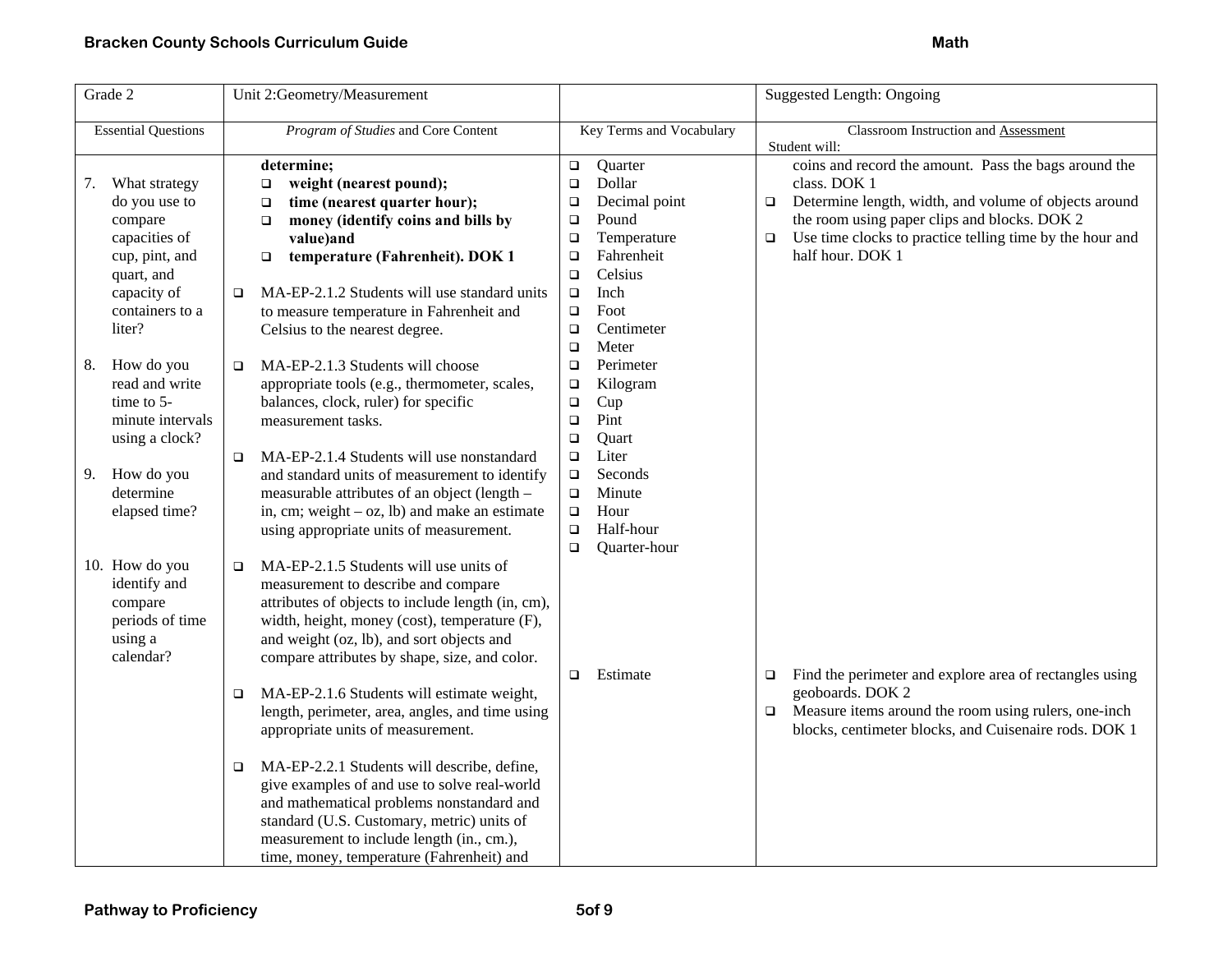| Grade 2                    | Unit 2:Geometry/Measurement                                                                                                                                                                                                                                                 |                                                                                                                      | <b>Suggested Length: Ongoing</b>                                                            |
|----------------------------|-----------------------------------------------------------------------------------------------------------------------------------------------------------------------------------------------------------------------------------------------------------------------------|----------------------------------------------------------------------------------------------------------------------|---------------------------------------------------------------------------------------------|
| <b>Essential Questions</b> | Program of Studies and Core Content                                                                                                                                                                                                                                         | Key Terms and Vocabulary                                                                                             | Classroom Instruction and Assessment<br>Student will:                                       |
|                            | weight (oz., lb.).                                                                                                                                                                                                                                                          |                                                                                                                      |                                                                                             |
|                            | MA-EP-2.2.2 Students will determine elapsed<br>□<br>time by half hours.                                                                                                                                                                                                     |                                                                                                                      |                                                                                             |
|                            | MA-EP-2.2.3 Students will convert units<br>□<br>within the same measurement system<br>including money (dollars, cents), time<br>(minutes, hours, days, weeks, months), weight<br>(ounce, pound), and length (inch, foot).                                                   | Sides<br>$\Box$                                                                                                      | Trace pattern blocks to make a picture to create a<br>$\Box$                                |
|                            | MA-EP-3.1.1 Students will describe and<br>$\Box$<br>provide examples of basic geometric                                                                                                                                                                                     | Vertex<br>$\Box$<br>Vertices<br>❏                                                                                    | geometric pattern. DOK 2<br>Compare and contrast two shapes using a Venn diagram.<br>$\Box$ |
|                            | elements and terms (sides, edges, faces,                                                                                                                                                                                                                                    | Faces<br>□                                                                                                           | DOK <sub>2</sub>                                                                            |
|                            | bases, vertices, angles), and will apply these<br>elements to solve real-world and<br>mathematical problems. DOK 2                                                                                                                                                          | Edges<br>$\Box$                                                                                                      | Use geoboards to construct 2 dimensional shapes. DOK<br>$\Box$<br>$\overline{2}$            |
|                            | MA-EP-3.1.2 Students will describe and<br>□<br>provide examples of basic two-dimensional<br>shapes (circles, triangles, squares,<br>rectangles, trapezoids, rhombuses,<br>hexagons), and will apply these shapes to<br>solve real-world and mathematical<br>problems. DOK 2 | Triangle<br>$\Box$<br>Square<br>$\Box$<br>Rectangle<br>$\Box$<br>Circle<br>$\Box$                                    | Use gumdrops and toothpicks to construct 3 dimensional<br>□<br>shapes. DOK 2                |
|                            | MA-EP-3.1.3 Students will describe and<br>□<br>provide examples of basic three-<br>dimensional objects (spheres, cones,<br>cylinders, pyramids, cubes), and will apply<br>the attributes to solve real-world and<br>mathematical problems. DOK 1                            | Cube<br>□<br>Sphere<br>❏<br>Pyramid<br>$\Box$<br>Cylinder<br>$\Box$<br>Cone<br>$\Box$<br>Rectangular prism<br>$\Box$ |                                                                                             |
|                            | MA-EP-3.1.5 Students will identify and<br>$\Box$<br>describe congruent figures in real-world and<br>mathematical problems.                                                                                                                                                  | Congruent<br>$\Box$                                                                                                  | Use geoboards to construct congruent shapes (in pairs).<br>$\Box$<br>DOK <sub>3</sub>       |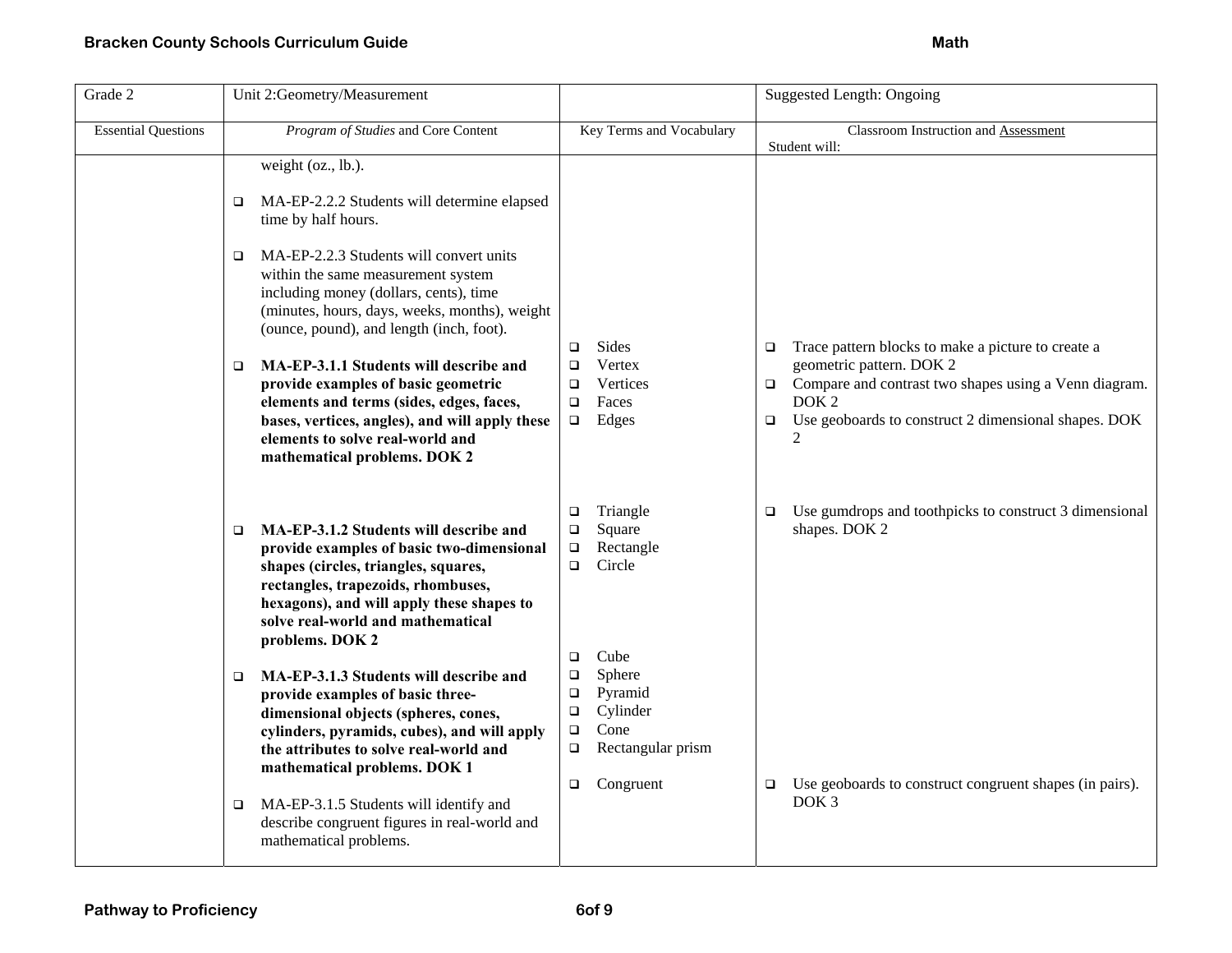| Grade 2                    | Unit 2:Geometry/Measurement                                                                                                                                                                                                                                                                                               |                                      | Suggested Length: Ongoing                                                         |
|----------------------------|---------------------------------------------------------------------------------------------------------------------------------------------------------------------------------------------------------------------------------------------------------------------------------------------------------------------------|--------------------------------------|-----------------------------------------------------------------------------------|
| <b>Essential Questions</b> | <i>Program of Studies</i> and Core Content                                                                                                                                                                                                                                                                                | Key Terms and Vocabulary             | <b>Classroom Instruction and Assessment</b><br>Student will:                      |
|                            | MA-EP-3.2.1 Students will describe and<br>provide examples of line symmetry in real-<br>world and mathematical problems or will<br>apply one line of symmetry to construct a<br>simple geometric design. DOK 2<br>MA-EP-3.3.1 Students will locate points on a<br>o<br>grid representing a positive coordinate<br>system. | Symmetry<br>❏<br>Grid<br>Plot points | Paper folds to demonstrate line of symmetry (butterfly).<br>▫<br>DOK <sub>2</sub> |

|    | Grade 2                                                            | Unit 3: Probability/Statistics                                                                                                                                                      |                             | <b>Suggested Length: Ongoing</b>                                                                                                                     |
|----|--------------------------------------------------------------------|-------------------------------------------------------------------------------------------------------------------------------------------------------------------------------------|-----------------------------|------------------------------------------------------------------------------------------------------------------------------------------------------|
|    | <b>Essential Questions</b>                                         | Program of Studies and Core Content                                                                                                                                                 | Key Terms and Vocabulary    | Classroom Instruction and Assessment<br>Student will:                                                                                                |
|    |                                                                    | <b>Program of Studies</b>                                                                                                                                                           |                             |                                                                                                                                                      |
|    | How do you<br>compare and<br>use data in<br>tables?                | PS-8 display data on student invented<br>□<br>representations<br>PS-9 read and compares data on student-<br>□<br>invented graphs.<br>PS-13 explore chance (probability) as two<br>□ |                             |                                                                                                                                                      |
| 2. | How do you<br>interpret and<br>make a bar                          | separate events (likely/unlikely outcomes)<br><b>Core Content</b>                                                                                                                   |                             |                                                                                                                                                      |
|    | graph and<br>pictograph?                                           | MA-EP-4.1.1 Students will analyze and<br>□<br>make inferences from data displays                                                                                                    | Data<br>□<br>Bar graph<br>□ | Use a pictograph to record and interpret information.<br>□<br>DOK <sub>1</sub>                                                                       |
| 3. | How do you<br>predict and<br>record the<br>outcome of an<br>event? | (drawings, tables/charts, tally tables,<br>pictographs, bar graphs, circle graphs with<br>two or three sectors, line plots, two-circle<br>Venn diagrams). DOK 3                     | Pictograph<br>$\Box$        | Use their own created graph to write facts based on their<br>□<br>investigation. Present information to class. DOK 2<br>M & M graph. DOK 2<br>$\Box$ |
|    |                                                                    | MA-EP-4.1.2 Students will collect data.<br>□                                                                                                                                        | Tally marks<br>$\Box$       |                                                                                                                                                      |
|    |                                                                    | MA-EP-4.1.3 Students will organize and<br>□                                                                                                                                         | Survey<br>□                 | Create a question; poll a chosen class and display data                                                                                              |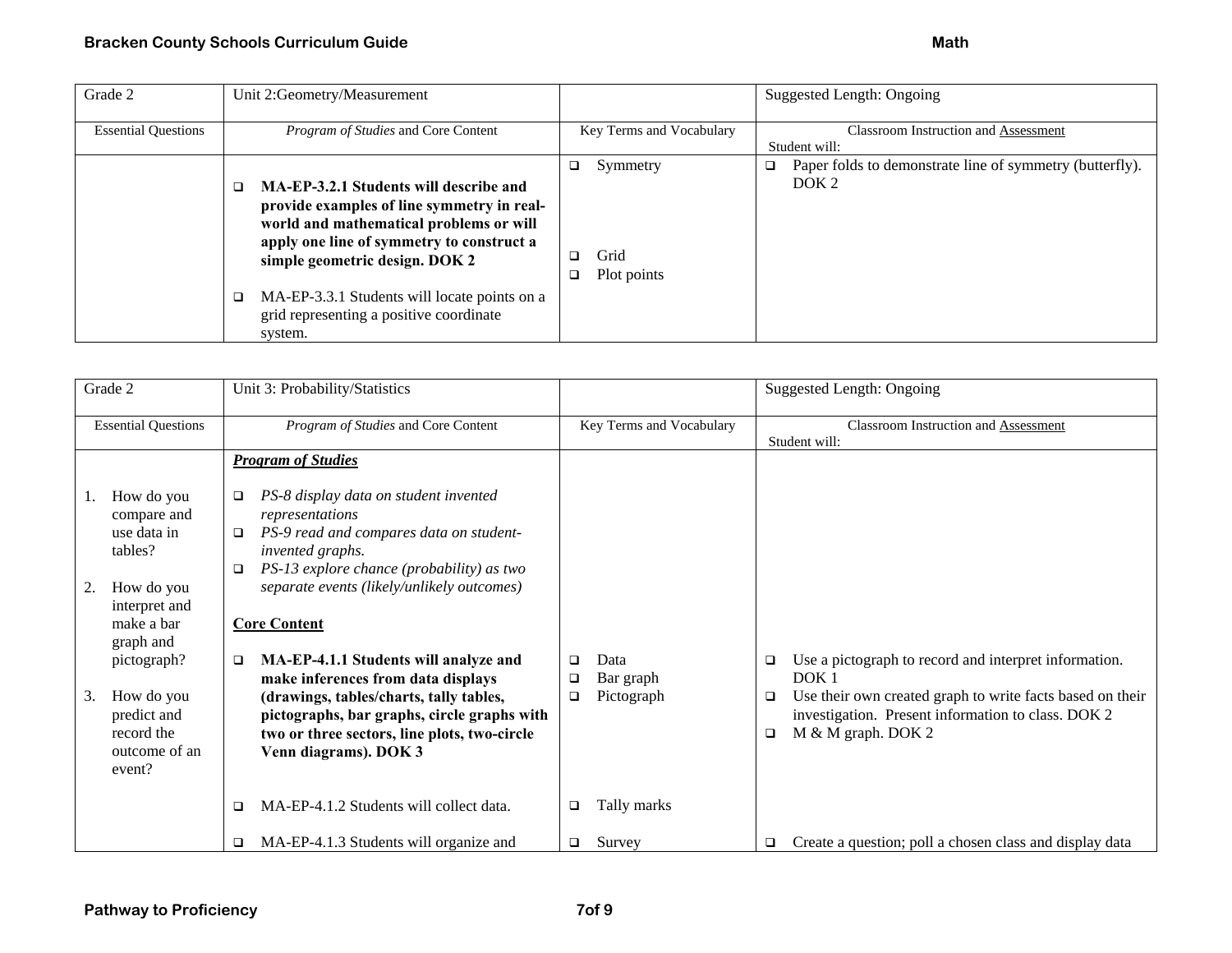| Grade 2                    | Unit 3: Probability/Statistics                                                                                                                             |                                                     | Suggested Length: Ongoing                                                                                                                                                                                                                  |
|----------------------------|------------------------------------------------------------------------------------------------------------------------------------------------------------|-----------------------------------------------------|--------------------------------------------------------------------------------------------------------------------------------------------------------------------------------------------------------------------------------------------|
| <b>Essential Questions</b> | Program of Studies and Core Content                                                                                                                        | Key Terms and Vocabulary                            | <b>Classroom Instruction and Assessment</b><br>Student will:                                                                                                                                                                               |
|                            | display data.<br>MA-EP-4.2.1 Students will determine the<br>□<br>mode (of set of data with no more than one<br>mode) and the range of a set of data.       |                                                     | on their invented graphs. Students will compare how<br>data was presented. DOK 3                                                                                                                                                           |
|                            | MA-EP-4.3.1 Students will pose questions<br>□<br>that can be answered by collecting data                                                                   |                                                     |                                                                                                                                                                                                                                            |
|                            | MA-EP-4.4.3 Students will describe and give<br>$\Box$<br>examples of the probability of an unlikely<br>event (near zero) and a likely event (near<br>one). | More likely<br>❏<br>Less likely<br>◻<br>Probability | Predict the likelihood of certain colored chips being<br>$\Box$<br>pulled from a bag based on the number of colored chips<br>placed in the bag. DOK 2<br>Use spinners to more likely and less likely will happen.<br>□<br>DOK <sub>2</sub> |

|    | Grade 2                    | Unit 4: Algebraic Ideas                                                    |                          | Suggested Length: Ongoing                                 |
|----|----------------------------|----------------------------------------------------------------------------|--------------------------|-----------------------------------------------------------|
|    |                            |                                                                            |                          |                                                           |
|    | <b>Essential Questions</b> | Program of Studies and Core Content                                        | Key Terms and Vocabulary | <b>Classroom Instruction and Assessment</b>               |
|    |                            |                                                                            |                          | Student will:                                             |
|    |                            | <b>Program of Studies</b>                                                  |                          |                                                           |
|    |                            |                                                                            |                          |                                                           |
|    | How can you                | A-6 create, reproduce, and extend patterns of<br>$\Box$                    |                          |                                                           |
|    | create and                 | shapes, objects, movements, and sounds.                                    |                          |                                                           |
|    |                            |                                                                            |                          |                                                           |
|    | extend patterns?           | A-9 explore input-output machines (e.g.,<br>$\Box$                         |                          |                                                           |
|    |                            | function machines).                                                        |                          |                                                           |
|    | What strategies            | A-10 explore unknowns and open sentences to<br>$\Box$                      |                          |                                                           |
|    | can you use to             | express relations                                                          |                          |                                                           |
|    | solve simple               | A-12 recognize, extend, and explain rules<br>$\Box$                        |                          |                                                           |
|    | equations?                 | orally for a number pattern                                                |                          |                                                           |
|    |                            |                                                                            |                          |                                                           |
| 3. |                            | <b>Core Content</b>                                                        |                          |                                                           |
|    | How can you                |                                                                            |                          |                                                           |
|    | solve for                  |                                                                            |                          |                                                           |
|    | unknowns?                  | MA-EP-5.1.1Students will extend simple<br>□                                | Patterns                 | Create their own patterns and extensions using<br>❏       |
|    |                            | patterns (e.g., 2,4,6,8,; $\Diamond \triangle \Diamond \triangle$ ). DOK 2 | Extend<br>□              | manipulatives. DOK 2                                      |
|    |                            |                                                                            |                          | Describe what patterns they see using what they know<br>□ |
|    |                            |                                                                            |                          | about the calendar. DOK 2                                 |